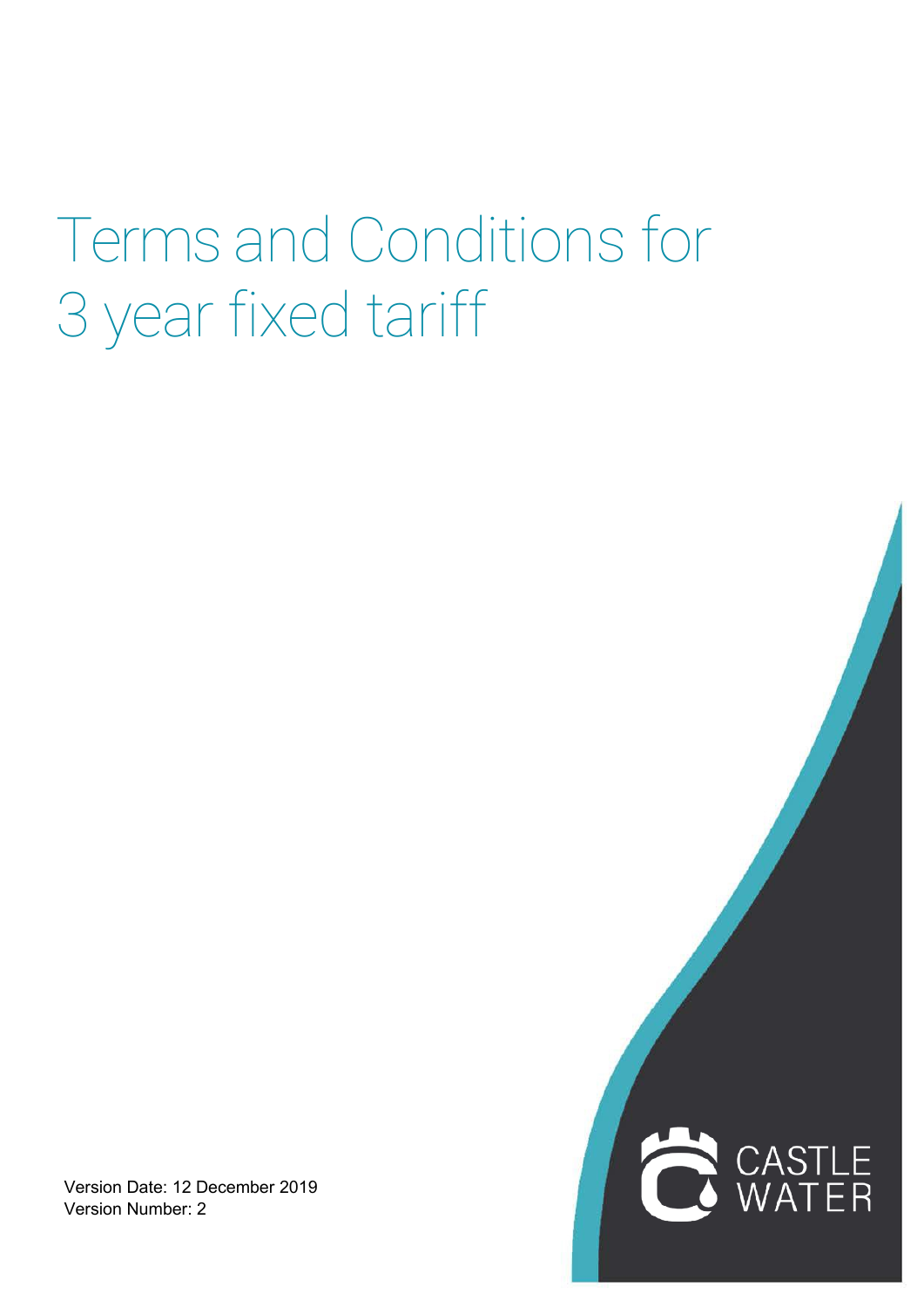## 1 Definitions

- 1.1 In these terms and conditions, the following words and expressions shall have the following meanings:
	- 1.1.1 "Charges" means the charges for the provision of the Services in accordance with these Terms and Conditions, the relevant Scheme of Charges and the National Scheme;
	- 1.1.2 "Customer" means a party occupying non-household premises which has entered into an agreement with CWL for the provision of the Services;
	- 1.1.3 "CWL" means Castle Water Limited a limited company registered in Scotland with company number SC475583, with its registered office at 1 Boat Brae, Rattray, Blairgowrie, PH10 7BH and licensed by Ofwat to provide water and waste services in England;
	- 1.1.4 "Effective Date means:
		- Where prior to the date of accepting the Quote, CWL is providing the Services to the Customer at the Relevant Premises, the date of the acceptance of the Quote by the Customer; or
		- Where prior to the date of accepting the Quote, CWL is not providing the Services to the Customer at the Relevant Premises, the date on which the Relevant Premises are transferred to CWL of CMOS;
	- 1.1.5 "Fixed Tariff" means the fixed tariff for unit costs for the Services which shall be calculated at a rate being aggregate of (a) the relevant wholesale charges for the Relevant Premises as set out in the relevant Scheme of Charges as at the date of the Quote and (b) 5%
	- 1.1.6 "National Scheme" means the document entitled "Scheme of Terms and Conditions for National Customers" of CWL available at [www.castlewater.co.uk/info;](http://www.castlewater.co.uk/info%3B)
	- 1.1.7 "Potential Customer" means a party which has sought an estimate from CWL for the provision of Services for Relevant Premises pursuant to this scheme of terms and conditions;
	- 1.1.8 "Quote" means the quotation for the provision of the Services to the Customer at the Relevant Premises as prepare by CWL;
	- 1.1.9 "Relevant Premises" means the non -household premises in respect of which a Potential Customer has sought a quote for the provision of Services by CWL;
	- 1.1.10 "Scheme of Charges" means the scheme of charges for the relevant Wholesale Supplier for area in which the Customer's premises are located which is available at [www.castlewater.co.uk/info;](http://www.castlewater.co.uk/info%3B)
	- 1.1.11 "Services" means water supply and/or waste retail services pursuant to the Water Industry Act 1991.
- 1.2 Capitalised words and expressions shall bear the same meaning given to them in the National Scheme.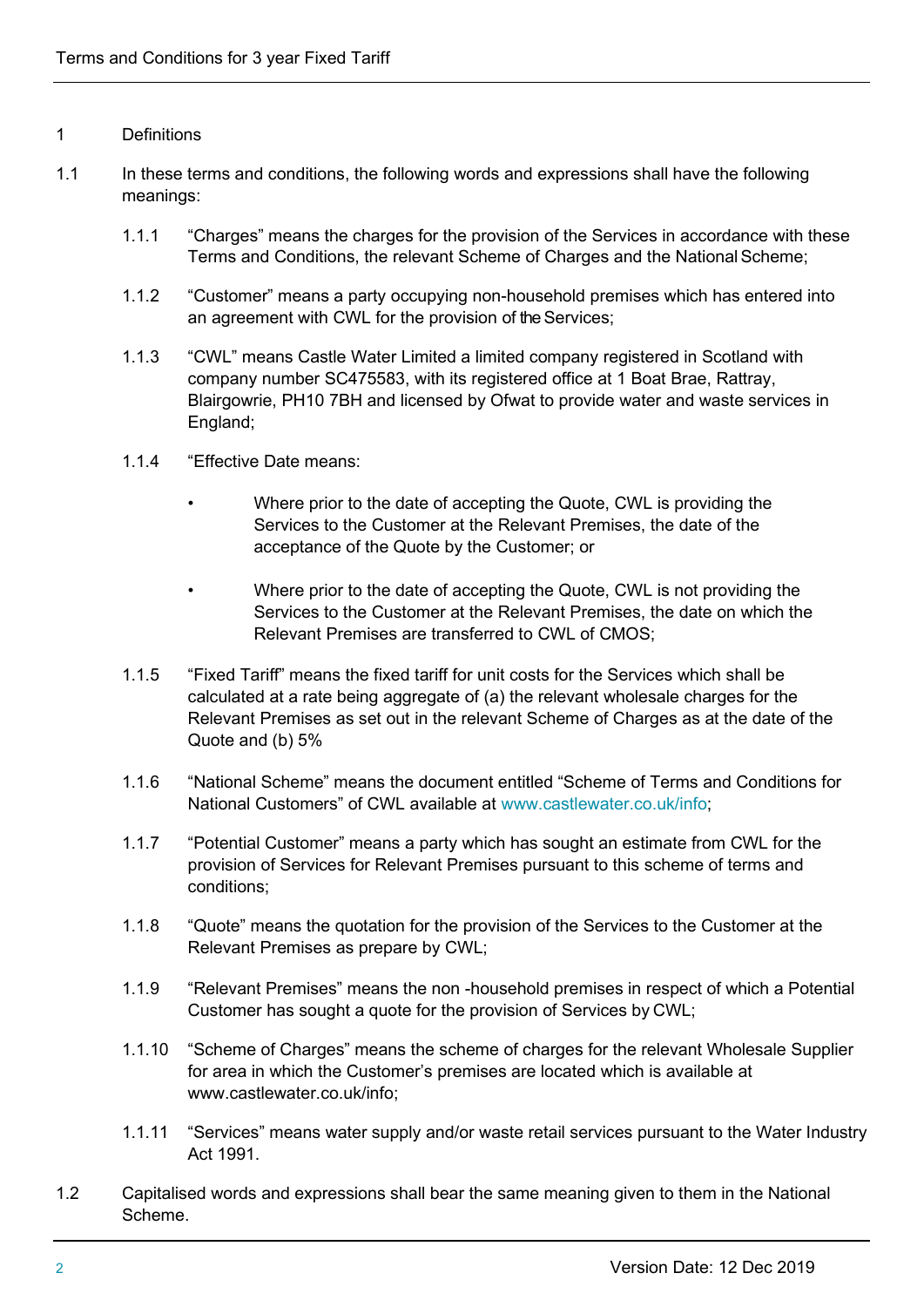- 1.3 The Terms and Conditions are supplemental to and to be read in conjunction with the National Scheme.
- 1.4 Where these Terms & Conditions differ from or conflict with the National Scheme, these Terms & Conditions shall take precedence. Otherwise, the National Scheme remain in full force and effect and on the basis upon which we contract with you.
- 2 Offer
- 2.1 CWL shall maintain offer to provide the Services to the Customer at the Relevant Premises at the Fixed Tariff in accordance with these Terms and Conditions. For the avoidance of doubt the Fixed Tariff shall only fix the unit costs of any Services and the Charges shall be calculated in accordance with the consumption of services recorded at or reasonably estimated at the Relevant Premises.
- 2.2 Any Quote is an estimate based on the information provided by the Potential Customer and available data on the Central Market Operating System ("CMOS"). Where any of the rating base values are absent from CMOS, the Quote will be determined using the appropriate default values. The relevant rating base values are as follows:
	- 2.2.1 Surface water and drainage area (m2)
	- 2.2.2 Meter size (mm)
	- 2.2.3 Consumption value per annum (m3/£)
- 2.3 The Quote is subject to variation if:
	- 2.3.1 the Relevant Premises do not correspond to the information maintained within CMOS;
	- 2.3.2 any information provided by the Potential Customer in preparation of a Quote is incorrect; or
	- 2.3.3 the consumption of water at the Relevant Premises is not in accordance with the estimates set out in the quote.
- 2.4 The Fixed Tariff cannot be used in conjunction with any other offer, discount or cashback offered by CWL.
- 3 Availability
- 3.1 The Fixed Tariff will not be available where the Relevant Premises meet any of the following criteria:
	- 3.1.1 There are multiple sites;
	- 3.1.2 There will be any trade effluent services to be provided; and/or
	- 3.1.3 Where a post-code cannot be found on CMOS.
- 3.2 Without prejudice to paragraph3.1,CWLmayprovide quotation for anyRelevantPremises which meet any of the criteria set out in paragraph 3.1. Where a Potential Customer wishes to obtain a quotation in respect of such Relevant Premises, such Potential Customer should contact CWLby email to [switch@castlewater.co.uk.](mailto:switch@castlewater.co.uk)
- 4 Contract Commencement and Termination
- 4.1 The Customer and CWL agree that CWL shall provide the Services to the Customer at the